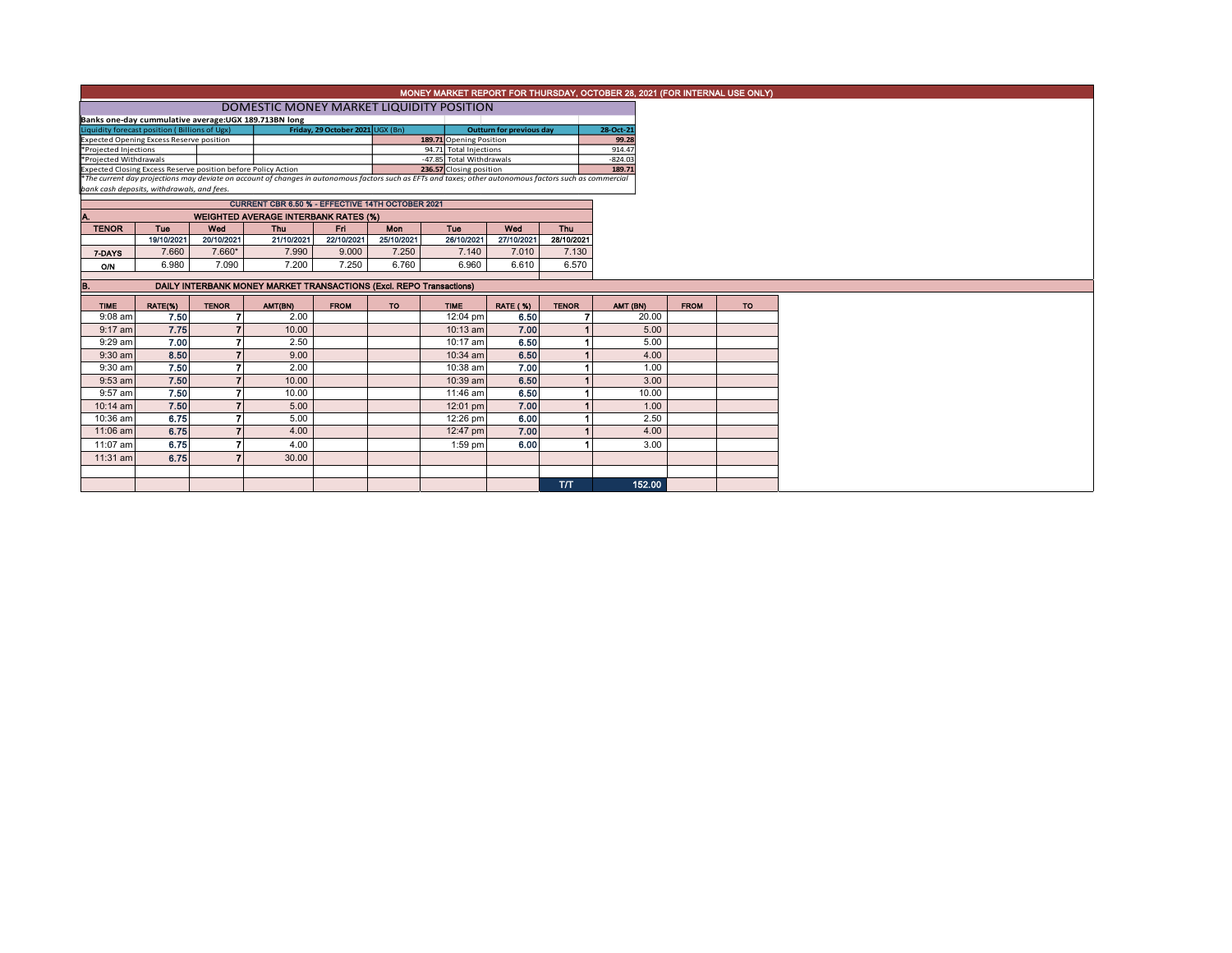C. CREASE IN THE 7- DAY WAR INTERBANK RATES



## • Overnight WAR -7-day WAR - CBR rate - Upper bound - Lower bound

| D.<br>MONETARY POLICY OPERATIONS MATURITIES PROFILE: (04-NOV-2021 TO 02-DEC-2021) |             |             |             |             |             |              |  |  |  |  |  |  |  |  |
|-----------------------------------------------------------------------------------|-------------|-------------|-------------|-------------|-------------|--------------|--|--|--|--|--|--|--|--|
| <b>DATE</b>                                                                       | <b>THUR</b> | <b>THUR</b> | <b>THUR</b> | <b>THUR</b> | <b>THUR</b> | <b>TOTAL</b> |  |  |  |  |  |  |  |  |
|                                                                                   | 04-Nov-21   | 11-Nov-21   | 18-Nov-21   | 25-Nov-21   | 02-Dec-21   |              |  |  |  |  |  |  |  |  |
| <b>REPO</b>                                                                       | 251.31      | ٠           |             |             | ۰           | 251.31       |  |  |  |  |  |  |  |  |
| <b>REV REPO</b>                                                                   |             |             |             |             |             |              |  |  |  |  |  |  |  |  |
| <b>DEPO AUCT</b>                                                                  | 525.01      | ۰           | 431.25      |             | 44.00       | 1.000.27     |  |  |  |  |  |  |  |  |
| <b>TOTALS</b>                                                                     | 776.33      | ٠           | 431.25      | <b>COL</b>  | 44.00       | 1.251.58     |  |  |  |  |  |  |  |  |

Total O/S Deposit Auction balances held by BOU up to 30 December 2021: UGX 1,040 BN Total O/S Repo, Reverse Repo & Deposit Auction balances held by BOU: UGX 1,292 BN

|                                        | (EI) STOCK OF TREASURY SECURITIES       |                    |                                                                                      |                 | <b>MONETARY POLICY MARKET OPERATIONS</b><br><b>E</b> ii) |                           |               |            |              |              |  |  |  |
|----------------------------------------|-----------------------------------------|--------------------|--------------------------------------------------------------------------------------|-----------------|----------------------------------------------------------|---------------------------|---------------|------------|--------------|--------------|--|--|--|
|                                        | LAST TBIILS ISSUE DATE: 28-OCTOBER-2021 |                    |                                                                                      |                 | (VERTICAL REPOS, REV-REPOS & DEPOSIT AUCTIONS)           |                           |               |            |              |              |  |  |  |
|                                        | On-the-run O/S T-BILL STOCKs (Bns-UGX)  |                    | 6,224.28                                                                             | 29/10/2021      | OMO                                                      | <b>ISSUE DATE</b>         | <b>AMOUNT</b> | <b>WAR</b> | <b>RANGE</b> | <b>TENOR</b> |  |  |  |
|                                        | On-the-run O/S T-BONDSTOCKs(Bns-UGX)    |                    | 21.157.99                                                                            | 29/10/2021 DAUT |                                                          | $23-Sep$                  | 30.83         | 6.985      |              | 28           |  |  |  |
|                                        | TOTAL TBILL & TBOND STOCK- UGX          |                    | 27,382.27                                                                            |                 | <b>DAUT</b>                                              | $23-Sep$                  | 372.00        | 7.003      |              | 56           |  |  |  |
| O/S=Outstanding                        |                                         |                    |                                                                                      |                 | <b>DAUT</b>                                              | $23-Sep$ .                | 19.67         | 7.348      |              | 84           |  |  |  |
| TOTAL STOCK YTM (%)<br><b>MATURITY</b> |                                         |                    | <b>CHANGE IN</b>                                                                     |                 | <b>REPO</b>                                              | $23-Sep$ -                | 549.00        | 6.500      |              |              |  |  |  |
|                                        | <b>(BN UGX)</b>                         | <b>AT CUT OFF'</b> | YTM (+/-)                                                                            |                 | <b>REPO</b>                                              | 28-Sep -                  | 456.00        | 6.500      |              |              |  |  |  |
| 91                                     | 130.10                                  | 6.539              | $-0.190$                                                                             |                 | <b>REPO</b>                                              | 29-Sep-                   | 376.00        | 6.500      |              |              |  |  |  |
| 182                                    | 453.05                                  | 8.419              | 0.087                                                                                |                 | <b>REPO</b>                                              | $30-Sep$ -                | 1,065.00      | 6.500      |              |              |  |  |  |
| 364                                    | 5,641.13                                | 10.150             | 0.150                                                                                |                 | <b>REPO</b>                                              | 04-Oct                    | 94.00         | 6.500      |              |              |  |  |  |
| 2YR                                    | 200.00                                  | 10.000             | $-1.500$                                                                             |                 | <b>REPO</b>                                              | $07$ -Oct                 | 520.00        | 6.500      |              |              |  |  |  |
| 3YR                                    |                                         | 11.390             | $-1.410$                                                                             |                 | <b>DAUT</b>                                              | 07-Oct                    | 9.95          | 6.985      |              | 28           |  |  |  |
| 5YR.                                   | 1.219.91                                | 13.000             | $-0.410$                                                                             |                 | <b>DAUT</b>                                              | $07$ -Oct                 | 0.99          | 7.003      |              | 56           |  |  |  |
| 10YR                                   | 9.955.25                                | 13.500             | $-0.239$                                                                             |                 | <b>DAUT</b>                                              | $07-Cct$                  | 19.67         | 7.375      |              | 84           |  |  |  |
| 15YR                                   | 8,222.91                                | 14.090             | $-0.310$                                                                             |                 | <b>REPO</b>                                              | $08-Oct$                  | 180.00        | 6.500      |              |              |  |  |  |
| 20YR                                   | 1.559.93                                | 15,500             | $-0.450$                                                                             |                 | <b>REPO</b>                                              | 11-Oct                    | 80.00         | 6.500      |              |              |  |  |  |
|                                        |                                         |                    | Cut OFF is the lowest price/highest yield that satisfies the auction awarded amount. |                 | <b>REPO</b>                                              | $12$ -Oct $-$             | 168.00        | 6.500      |              |              |  |  |  |
|                                        |                                         |                    |                                                                                      |                 | <b>REPO</b>                                              | $13-Oct$                  | 138.00        | 6.500      |              |              |  |  |  |
|                                        |                                         |                    |                                                                                      |                 | <b>REPO</b>                                              | $14$ -Oct                 | 228.00        | 6.500      |              |              |  |  |  |
|                                        |                                         |                    |                                                                                      |                 | <b>REPO</b>                                              | 25-Oct                    | 230.00        | 6.500      |              |              |  |  |  |
|                                        |                                         |                    |                                                                                      |                 | <b>REPO</b>                                              | $26$ -Oct                 | 88.50         | 6.500      |              |              |  |  |  |
|                                        |                                         |                    |                                                                                      |                 | <b>REPO</b>                                              | $27$ -Oct $\cdot$         | 227.00        | 6.500      |              |              |  |  |  |
|                                        |                                         |                    |                                                                                      |                 | <b>REPO</b>                                              | 28-Oct -                  | 251.00        | 6.500      |              |              |  |  |  |
|                                        |                                         |                    |                                                                                      |                 |                                                          | WAR-Weighted Average Rate |               |            |              |              |  |  |  |